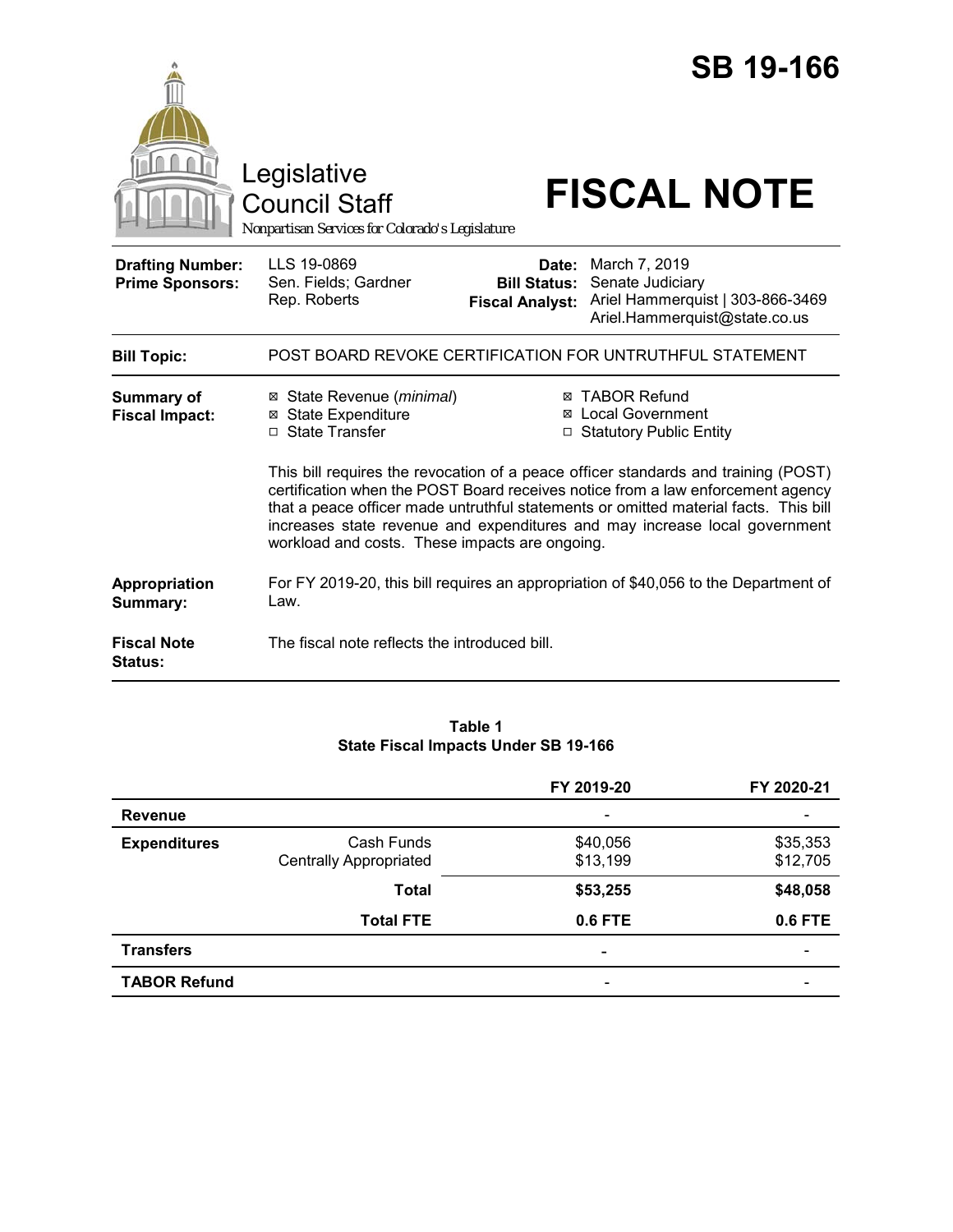March 7, 2019

# **Summary of Legislation**

This bill requires the revocation of a peace officer standards and training (POST) certification when the POST Board receives notice from a law enforcement agency that a peace officer knowingly made an untruthful statement or knowingly omitted a material fact on a criminal justice record, while testifying under oath, or during an internal affairs investigation or comparable administrative investigation. The law enforcement agency must certify that it has completed a process to review, and determined through clear and convincing evidence, that the officer knowingly made an untruthful statement or omitted a material fact. This certification must be provided to the POST Board on a form created by the POST Board. A peace officer may appeal the revocation under POST Board rules.

## **Background**

Under current law and POST Board rules, POST certification is revoked for any felony conviction, certain misdemeanors, and if the certification is found to have been issued under fraudulent pretenses. If the POST director determines a peace officer's certification should be revoked after an initial hearing, the director briefs the POST Board on the circumstances of the case and its revocation recommendation. After the POST Board votes on the revocation, an affected peace officer may appeal the revocation and have their appeal heard by a POST Board subcommittee. Any action taken by the subcommittee is considered final, but may be appealed in district court. In some circumstances, a peace officer may be ordered to undergo renewal of their POST certification, which requires the payment of \$150 for taking the POST exam and \$375 for skills testing, for a total of \$525.

## **Assumptions**

There are approximately 13,800 POST certified peace officers in Colorado. While a high level of compliance is assumed, this bill will increase the number of POST Board peace officer hearings regarding the possible revocation of POST certification. For the purposes of this analysis, it is assumed that 0.5 percent, or approximately 70 peace officers, will go through the revocation process described above annually. If the number of affected peace officers is higher or lower than 70, the fiscal note assumes appropriation adjustments will be made through the annual budget process.

## **State Revenue**

Beginning in FY 2019-20, this bill minimally increases state cash fund revenue form POST Board fees and civil filing fees. This revenue, which is subject to the state TABOR limits, is described below.

**POST Board fees.** State cash fund revenue credited to the POST Board Cash Fund will increase by \$525 for each peace officer ordered to renew their POST certification. It is unknown how many will be required to do this; therefore, this impact has not been estimated. For informational purposes only, if 20 peace officers identified in this analysis were required to renew their POST certification, cash fund revenue will increase by \$10,500.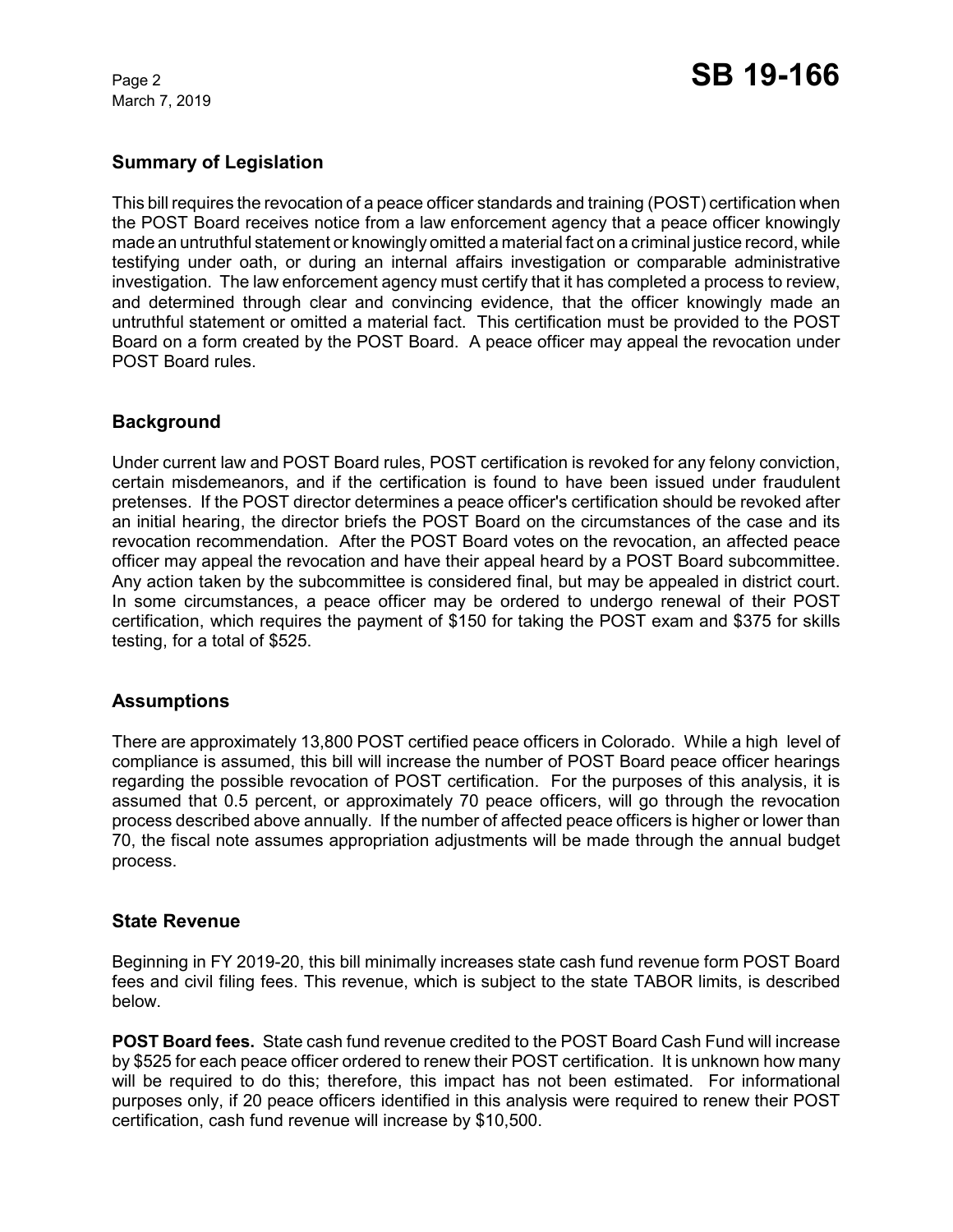March 7, 2019

**Civil filing fees.** To the extent that any peace officer challenges a POST certification revocation in district court, state cash fund revenue from civil filing fees will increase by \$235 per filing. While it is unknown how many challenges will occur, any increase is assumed to be minimal.

# **State Expenditures**

This bill will increase state cash fund expenditures in the Department of Law by \$53,255 and 0.6 FTE in FY 2019-20 and \$48,058 and 0.6 FTE in FY 2020-21 and future years. These impacts are summarized in Table 2 and discussed below.

|                                                    | FY 2019-20 | FY 2020-21 |
|----------------------------------------------------|------------|------------|
| <b>Department of Law</b>                           |            |            |
| <b>Personal Services</b>                           | \$33,823   | \$33,823   |
| <b>Operating Expenses and Capital Outlay Costs</b> | \$6,233    | \$1,530    |
| Centrally Appropriated Costs*                      | \$13,199   | \$12,705   |
| <b>Total Cost</b>                                  | \$53,255   | \$48,058   |
| <b>Total FTE</b>                                   | 0.6 FTE    | $0.6$ FTE  |

#### **Table 2 Expenditures Under SB 19-166**

 *\* Centrally appropriated costs are not included in the bill's appropriation.*

**Department of Law.** The Department of Law requires 0.6 FTE for a compliance investigator to implement this bill. This staff will assist in the POST Board review process for certification revocations, which includes compiling and reviewing reports, transcripts, and internal affairs documentation, scheduling hearings, and providing correspondence to all parties involved. This is based on the assumption that 70 peace officers will have their certification subject to revocation and each will take 20 hours, for a total of 1,400 hours per year.

**Judicial Department.** To the extent that a peace officer challenges a POST certification revocation, workload will increase in the trial courts to hear this appeal. It is unknown how many of the revocations under this bill will be challenged in court. Because a district court judicial officer can process approximately 550 civil cases per year, this impact is anticipated to be minimal and can be accomplishing within existing appropriations.

**State agencies.** To the extent that a peace officer employed by a state agency makes an untruthful statement or omits material facts, this bill increases workload for state agencies to provide information related to the false statement or omission to the POST Board and to assist in the investigation. Recruitment, training, and other hiring and on-boarding costs may also be incurred for the replacement of a peace officer, to the extent that a peace officer's POST certification is revoked as a result of this bill. Agencies potentially affected include the departments of Corrections, Law, Natural Resources, Public Safety, Revenue, and institutions of Higher Education. It is assumed that this impact will be minimal.